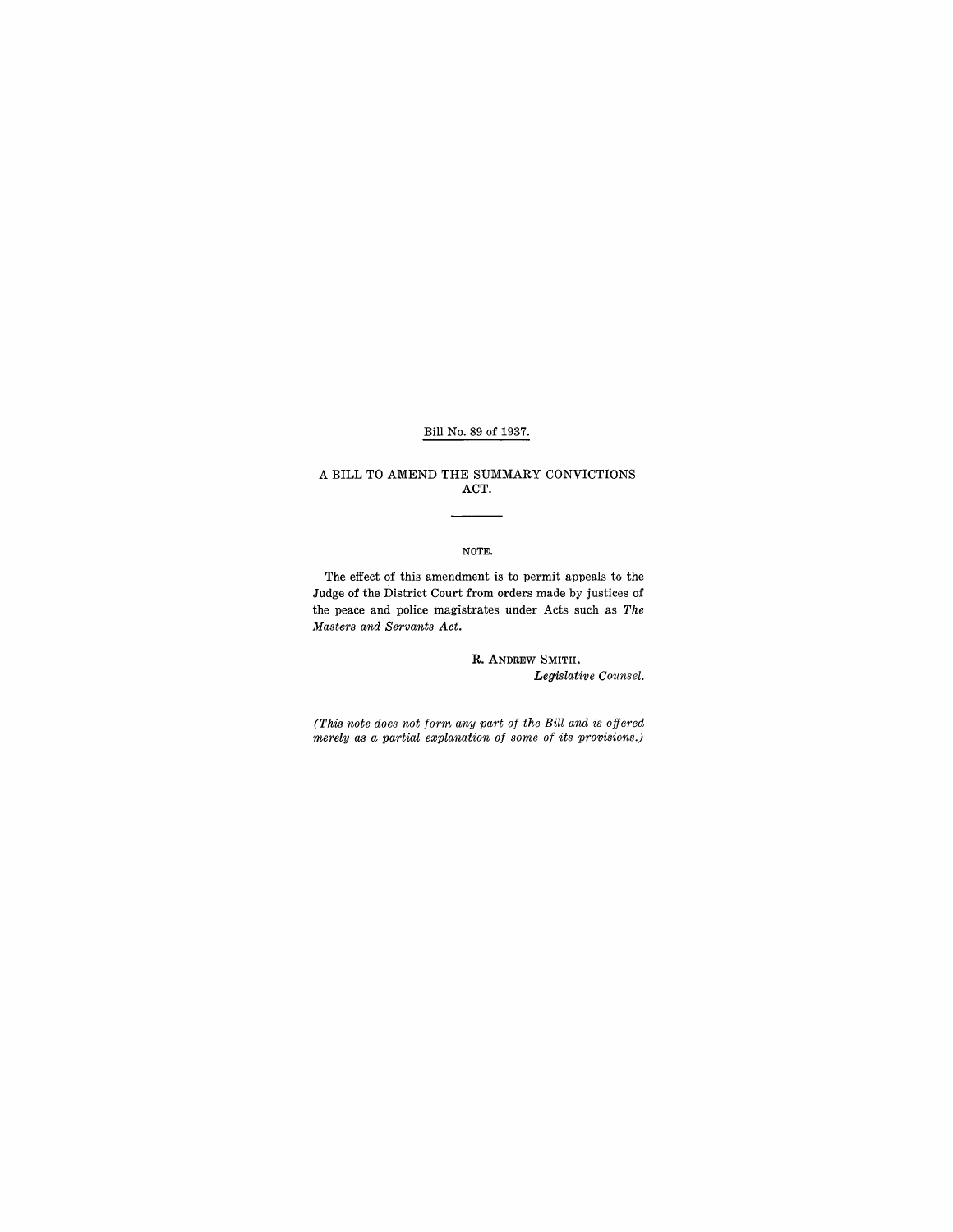# **BILL**

#### No. 89 of 1937.

An Act to amend The Summary Convictions Act.

## *(Assented to* ,1937.)

**HIS** MAJESTY, by and with the advice and consent of the Legislative Assembly of the Province of Alberta, enacts as follows:

**1.** This Act may be cited as *"The Summary Convictions Act Amendment Act, 1937."* 

2. The Summary Convictions Act, being chapter 9 of the Statutes of Alberta, 1935, is hereby amended by striking out section 4 thereof and substituting therefor the following:

"4. Except as otherwise specially provided, the provisions of the Criminal Code of Canada respecting summary convictions, as amended from time to time, and the proceedings relating thereto, shall apply in respect of all covictions and all orders and the proceedings relating theret

**3.** This Act shall come into force on the day upon which it is assented to.